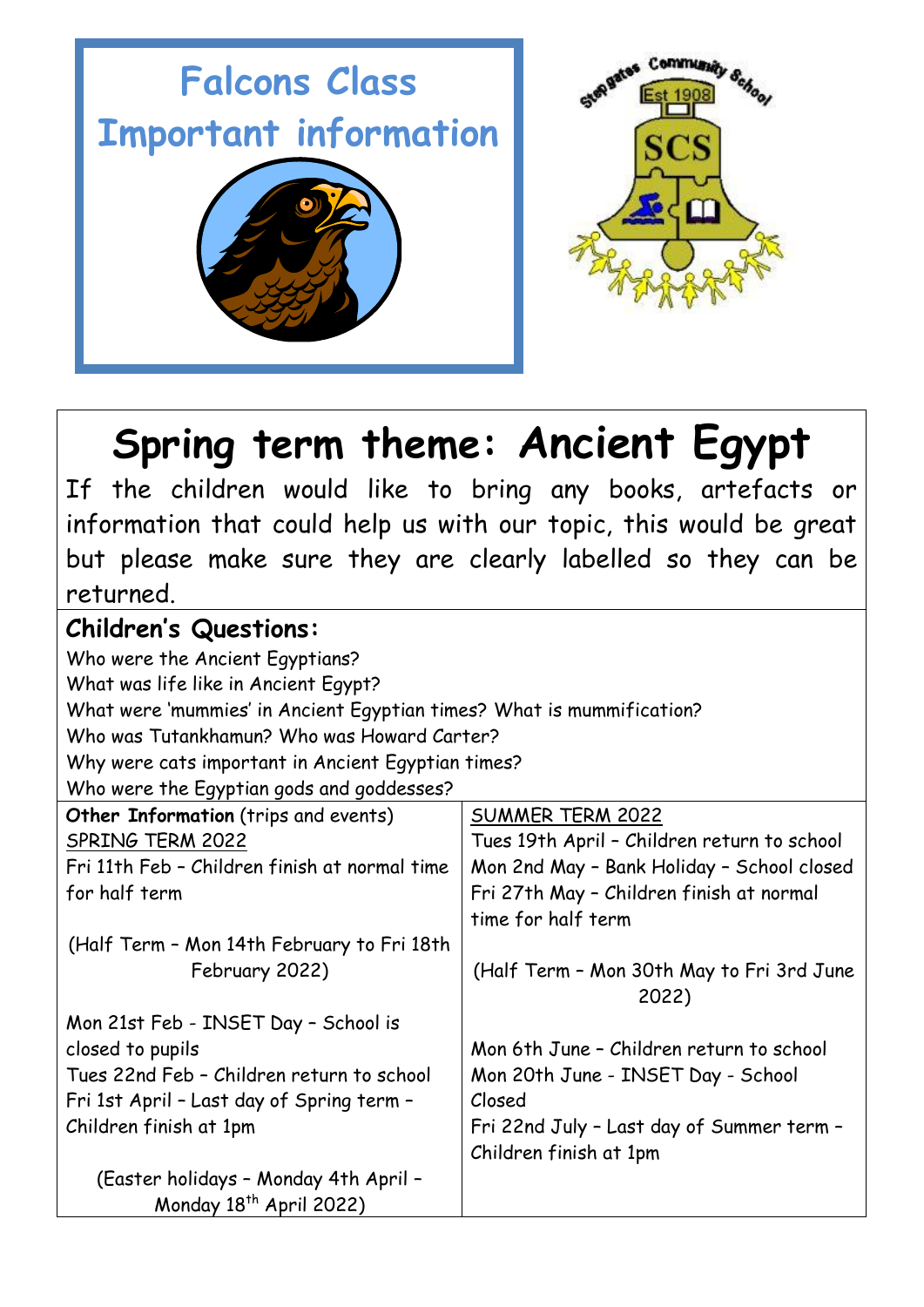| <b>Falcons Spring Term Overview</b><br><b>Ancient Egypt</b>                                                                                                                                 |                                                                                                                                                              |                                                                                                                                                            |
|---------------------------------------------------------------------------------------------------------------------------------------------------------------------------------------------|--------------------------------------------------------------------------------------------------------------------------------------------------------------|------------------------------------------------------------------------------------------------------------------------------------------------------------|
| English<br>Tadeo Jones<br>Cinderella of the Nile<br>The Story of Tutankhamun<br>The Story of Osiris<br>Modern Foreign<br>Languages<br>French lessons are taught by<br>Jubilee High School   | Maths<br>Multiplication and Division<br>Fractions                                                                                                            | <b>Science</b><br>Forces and Magnets                                                                                                                       |
| Computing<br>Coding<br>Through an age appropriate<br>'introduction to coding',<br>pupils will work through the<br>PRIMM approach:<br>Predict<br>Run<br>Investigate<br>Modify<br>Make        | DT<br>Kite Making<br>Cookery- 'STEMterprise'<br>project                                                                                                      | Art<br>Artist of the Month<br>Jan: Alex Konahin<br>Feb: Andy Warhol<br>March: Henry Moore<br>April: Milton Glaser<br>Human clay figures                    |
| <b>History</b><br><b>Ancient Egypt</b><br>Focus work to include the<br>achievements of the earliest<br>civilizations - an overview of<br>where and when the first<br>civilizations appeared | Geography<br><b>Egypt</b><br>Understand geographical<br>similarities and differences<br>through the study of human<br>and physical geography of a<br>region. | PE<br>Gymnastics<br><b>Ball skills</b><br>Collaborative team games                                                                                         |
| RE<br>How did the church begin?<br>What happens during Holy<br>Week?                                                                                                                        | <b>PSHE</b><br>Use of Jigsaw<br>"Dreams and Goals"<br>"Healthy Me"                                                                                           | <b>Music</b><br>Children will begin in their<br>Music lessons to learn how<br>to play the Ukulele, taught<br>by an external specialist<br>from Surrey Arts |